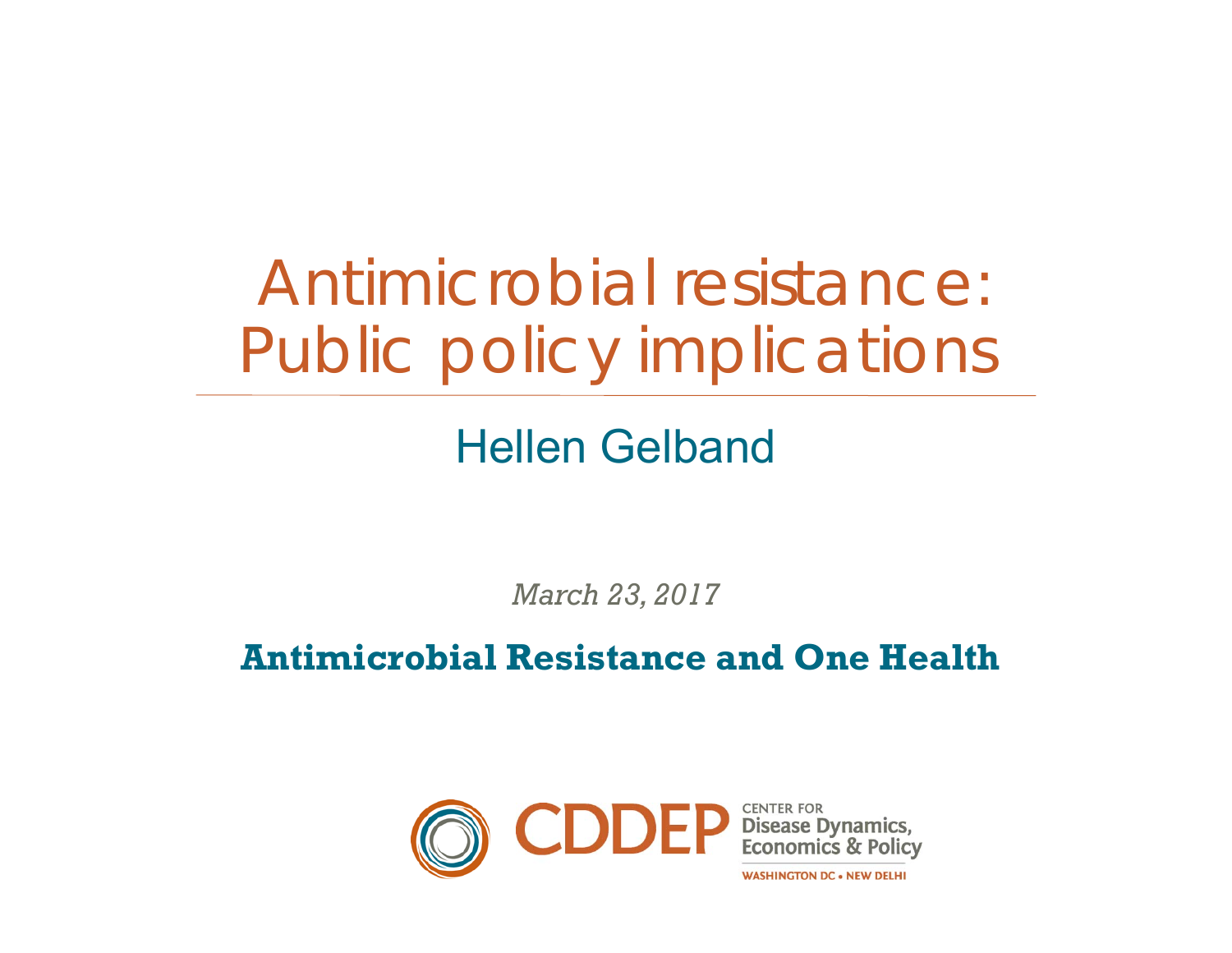# **Legislation**

### 21st Century Cures Act (2016)

• Expedites approval and use of new antibiotics

### Generating Antibiotic Incentives Now (GAIN) Act (2012)

- Extends exclusivity for antibiotics for serious/lifethreatening infections by 5 years
- fast track, priority review and expedited regulatory approval process for included drugs

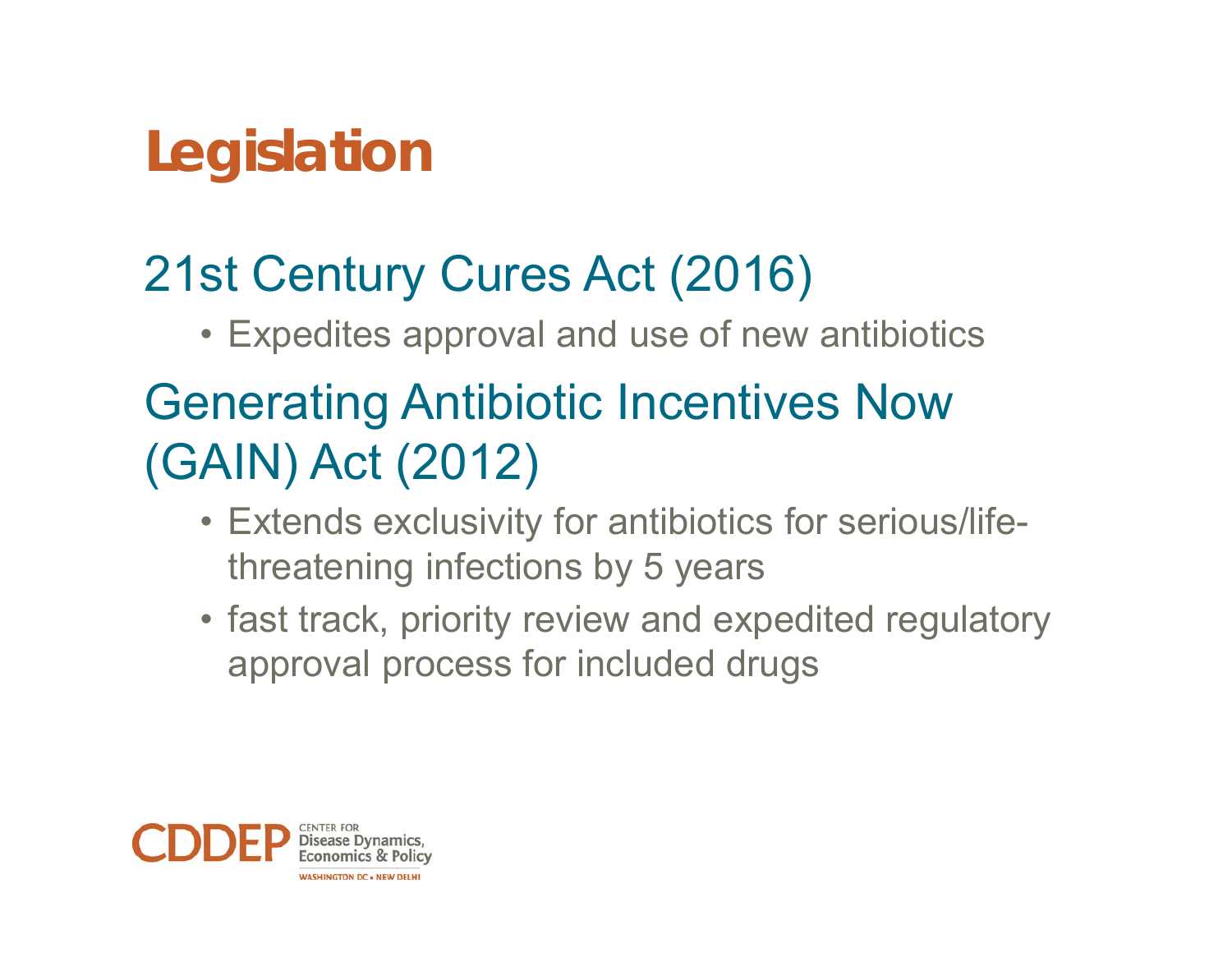## **Pending AMR legislation**

- Reinvigorating Antibiotic and Diagnostic Innovation (READI) Act (introduced 2015)
	- Tax credits for clinical testing of infectious disease products

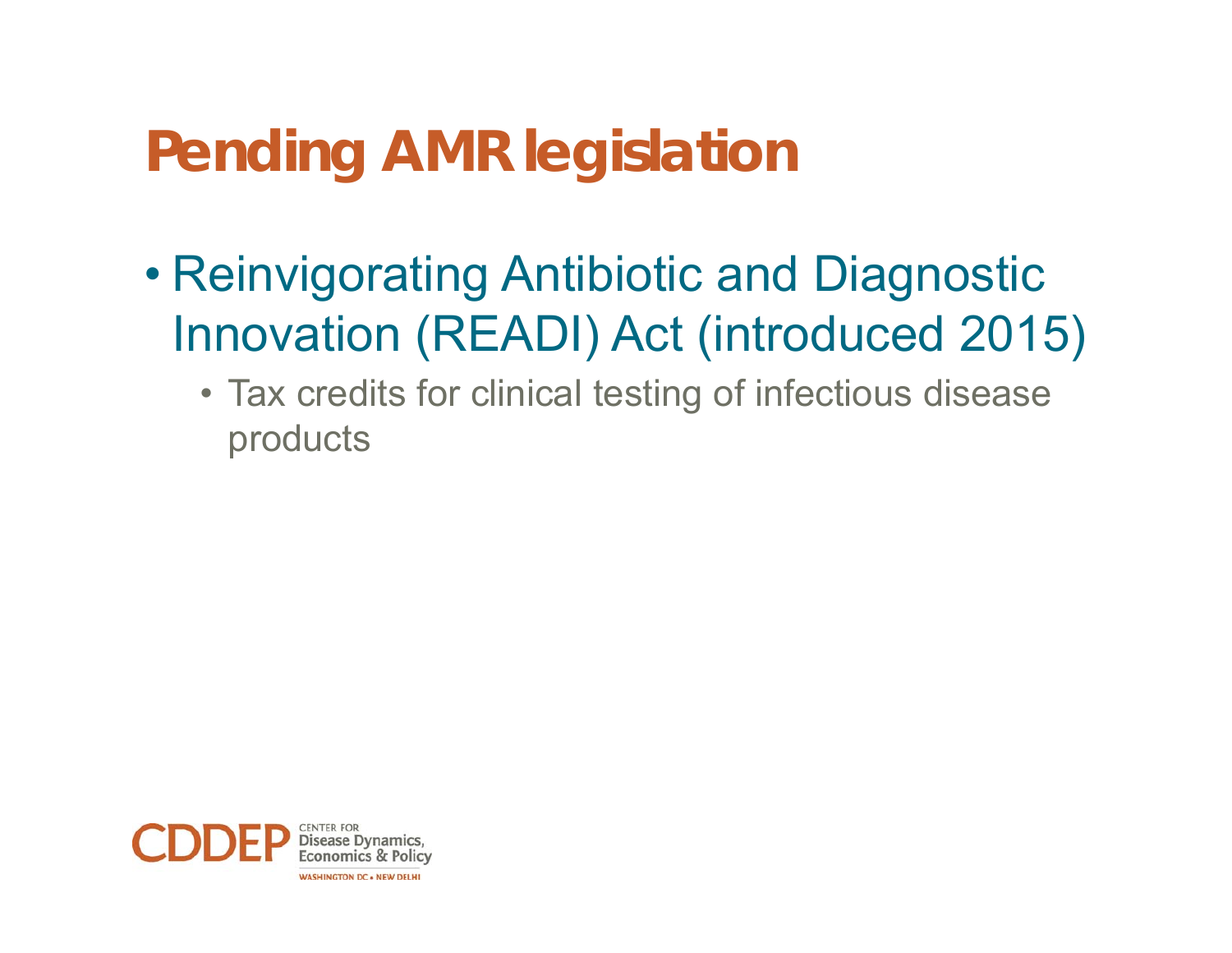# **Legislation [2]**

- Reinvigorating Antibiotic and Diagnostic Innovation (READI) Act [pending reintroduction]
	- Tax credit for new antibiotics or antifungals for serious/life-threatening infection and rapid diagnostic tests

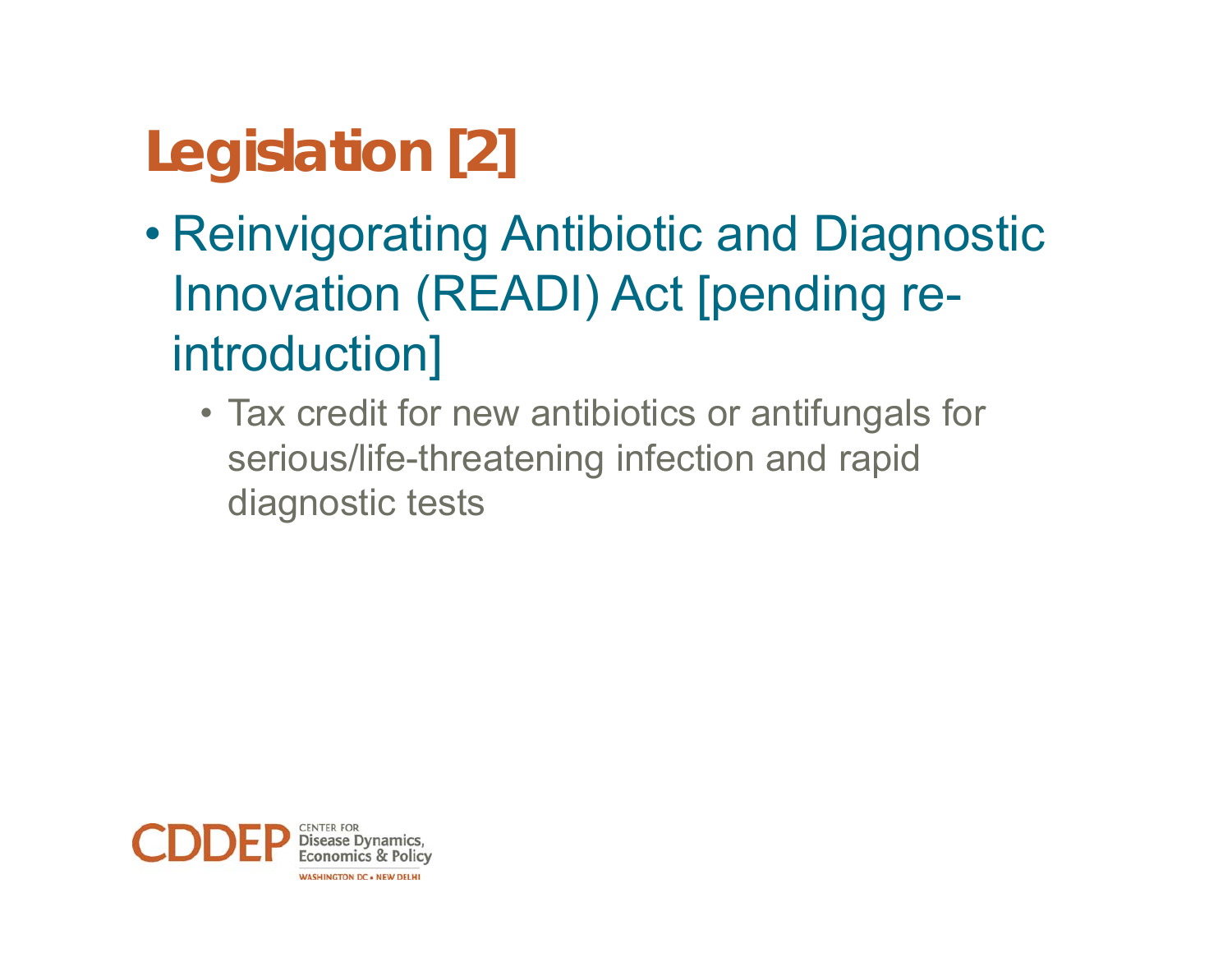

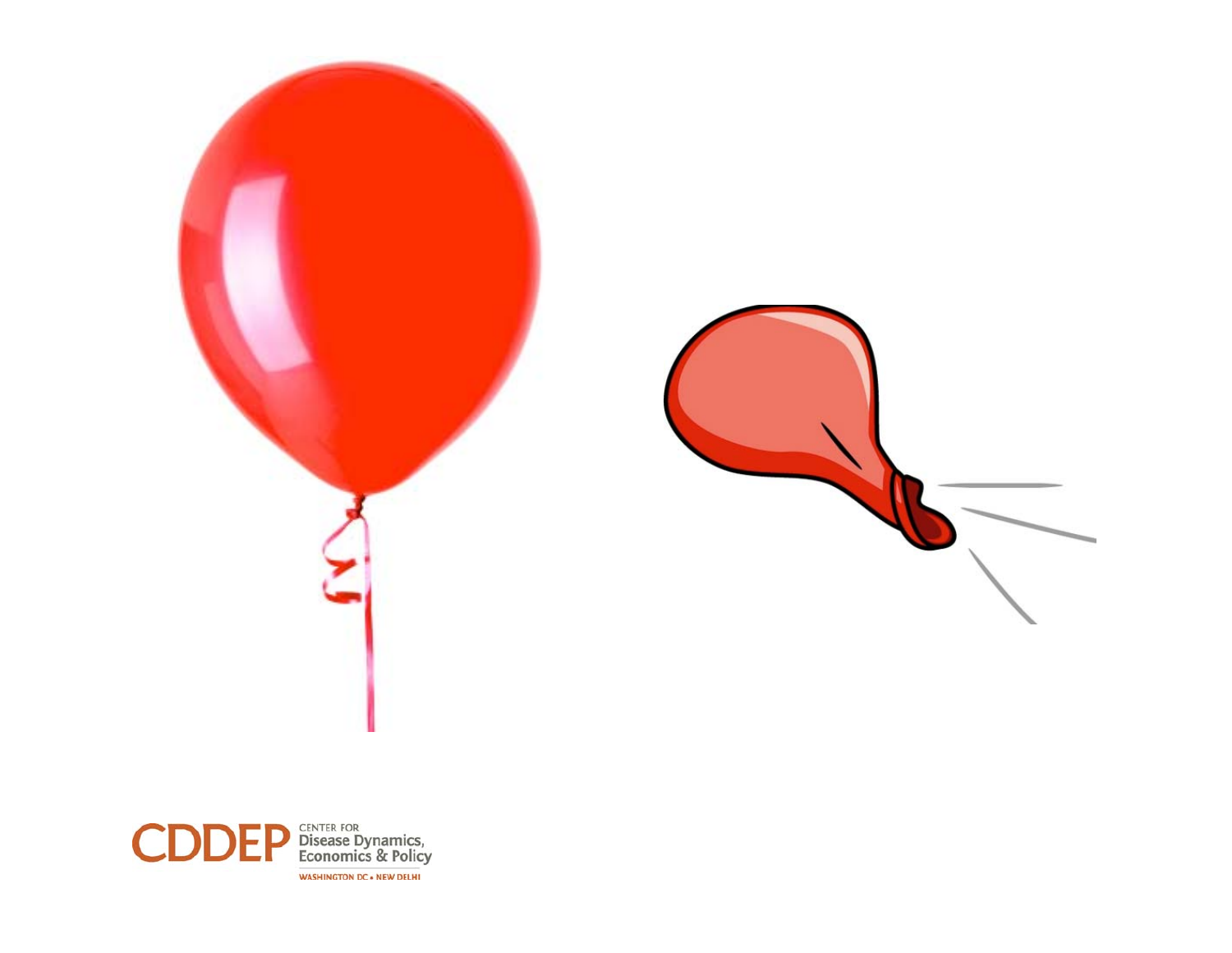



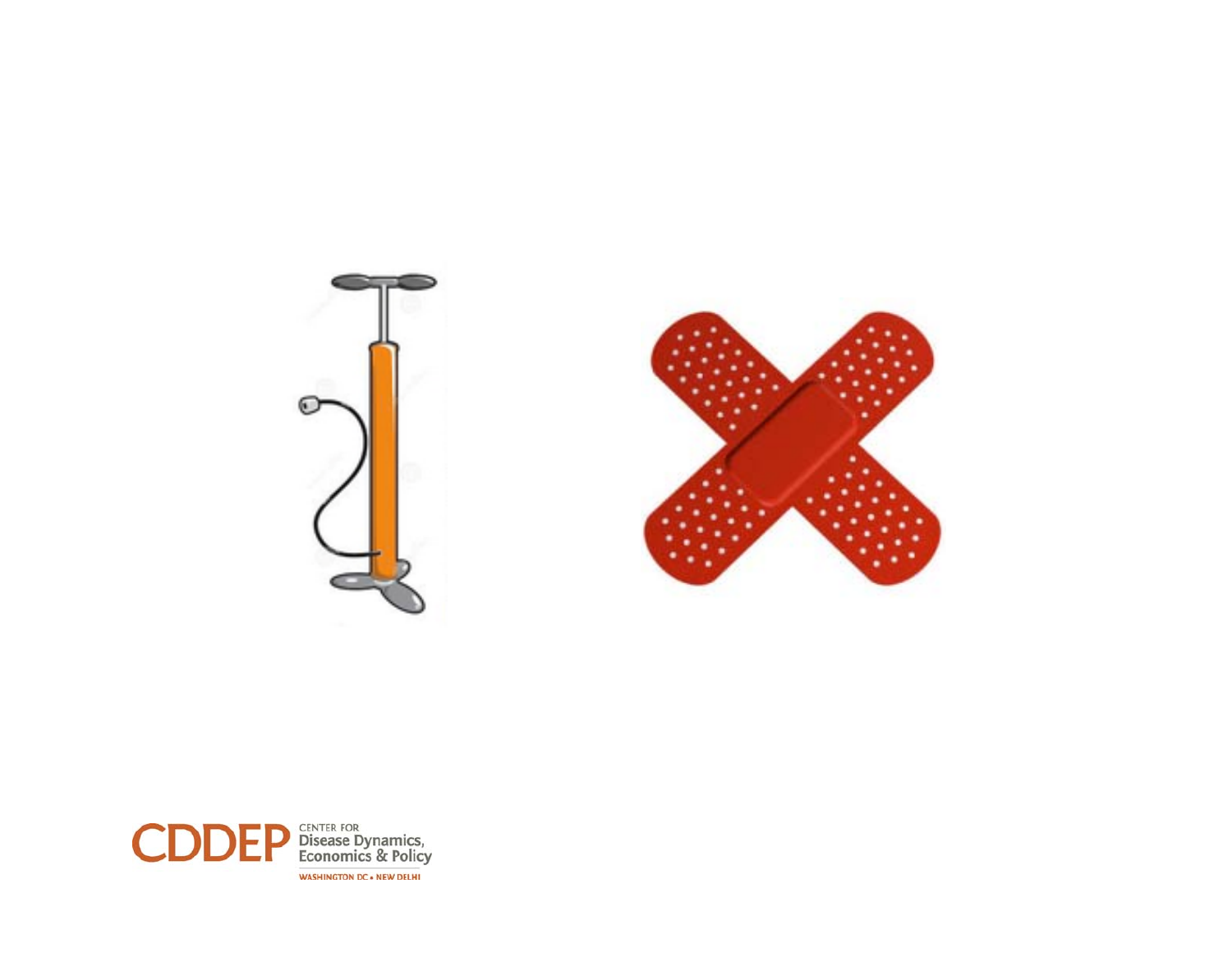### **Animal bills**

#### • **Preventing Antibiotic Resistance Act of 2017 (S. 629)**

- Amend FDCA to preserve the effectiveness of medically important antimicrobials used to prevent, treat, control animal diseases
- Delivering Antimicrobial Transparency in Animals (DATA) Act (introduced 2015)
	- Increase reporting requirements for the use of antimicrobials in animals
- Preservation of Antibiotics for Medical Treatment Act (PAMTA) (introduced 2009, 11, 13, 15)
	- Require new animal drugs to demonstrate reasonable certainty of no harm to human health from AMR due to nontherapeutic use

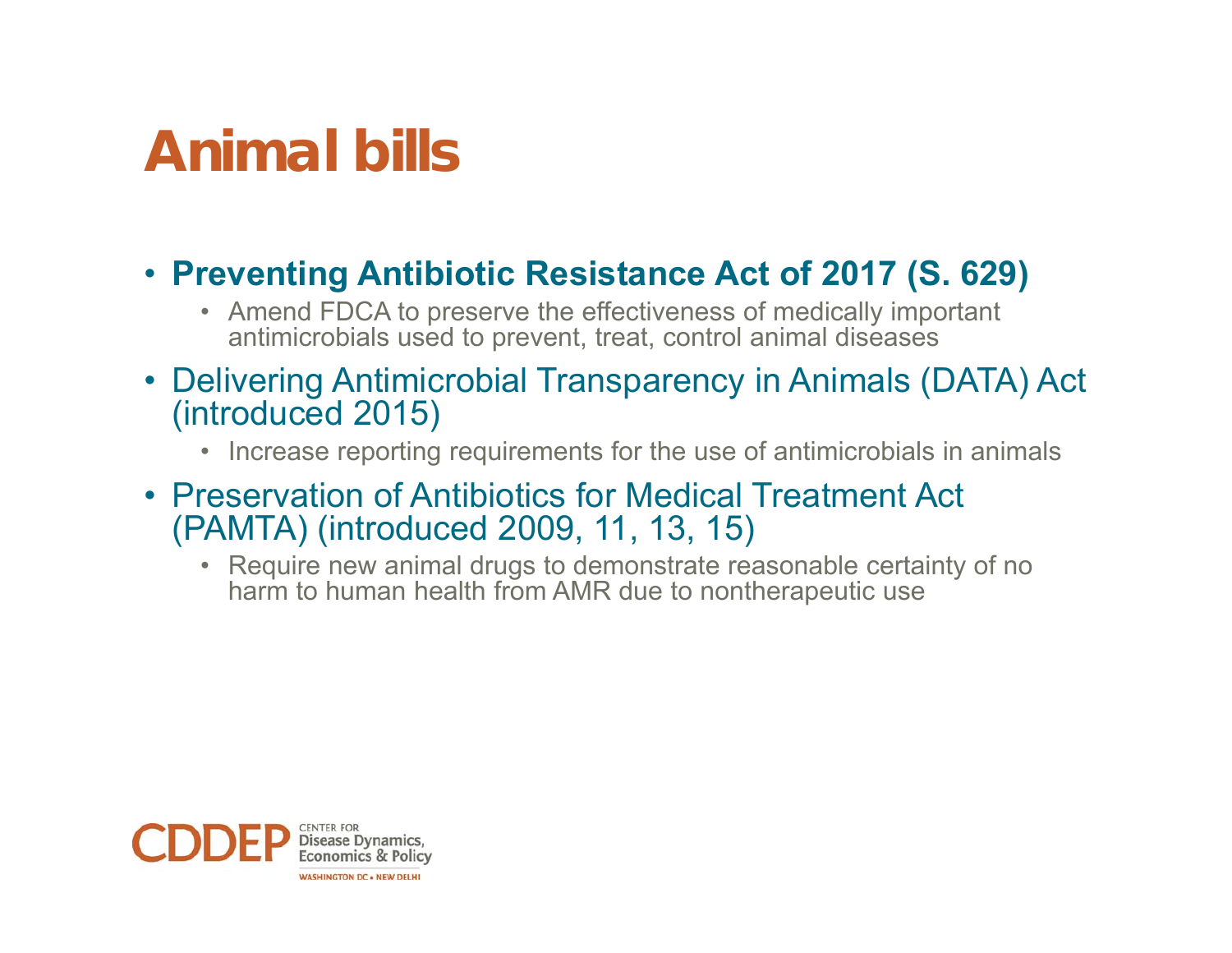### **FDA guidance on growth promoters**

Guidance for Industry 213; Veterinary Feed Directive (Issued 2013; deadline for action, December 2016)

- Drug companies voluntarily commit to remove growth promotion on product labels
- Appropriate therapeutic use defined for treatment, control and prevention
- $\bullet$ Increased veterinary oversight
- $\bullet$  Directives for medically important antibiotics in animal feeds

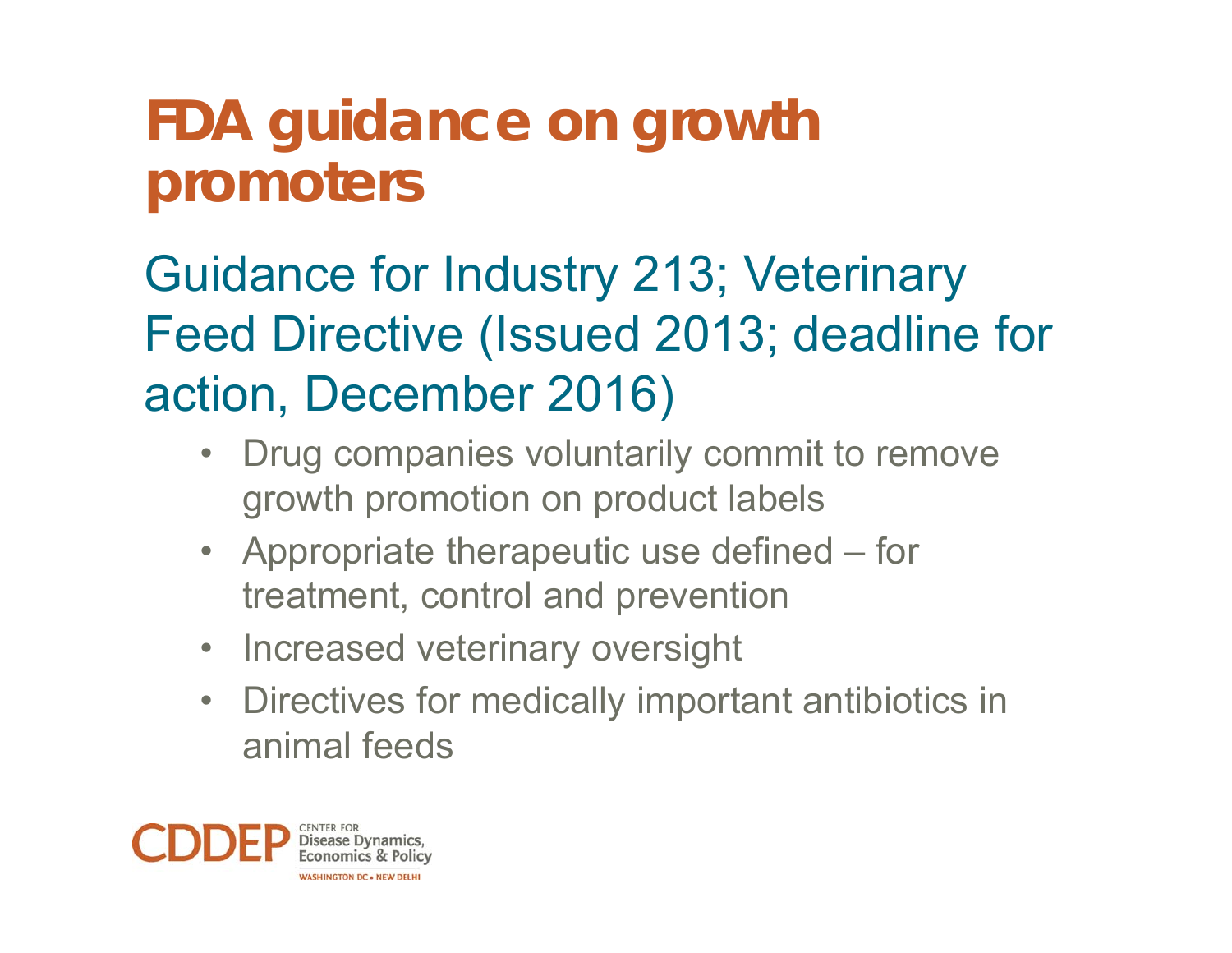### **FDA guidance on growth promoters**

#### •Progress (January 2017)

- "All affected drug applications have either aligned with the recommendations outlined in GFI #213, or their approvals have been voluntarily withdrawn"
- 93 applications intended for use in water converted from OTC to prescription
- 115 applications intended for use in feed converted from OTC to veterinary feed directive
- 31 (100%) growth promotion indications removed
- Too soon to see impact on levels of use

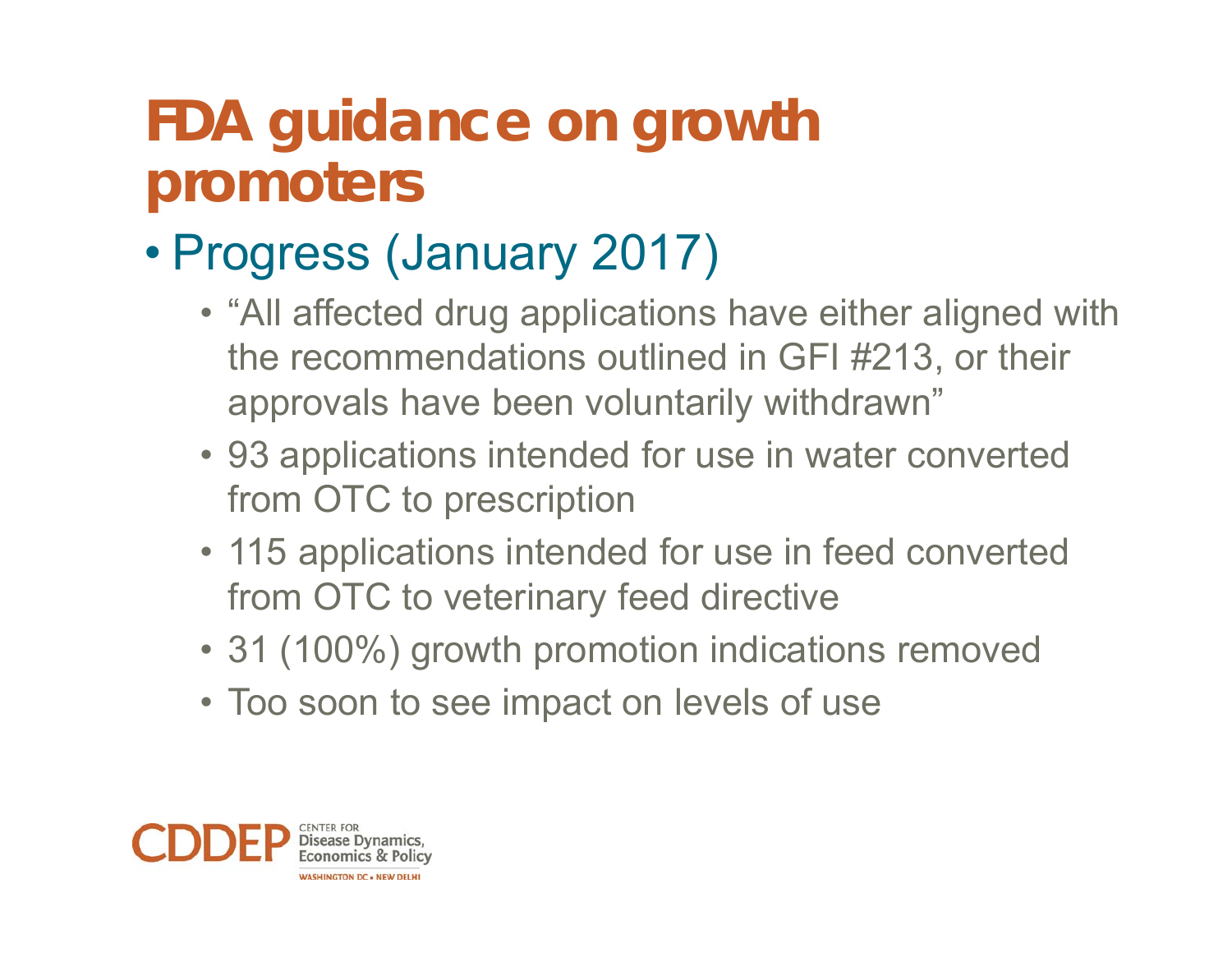### **Banning growth promoters: the European approach**

- • Sweden - first country to ban use of antibiotics as growth promoters in animal feed: 1986
- • EU-wide ban: came into force in 2006 (passed in 2003)
- Results:
	- •Some reductions in use (Netherlands, France, Italy)
	- $\bullet$  Low-level use continues, masked as "prevention"/therapeutic use rather than growth promotion

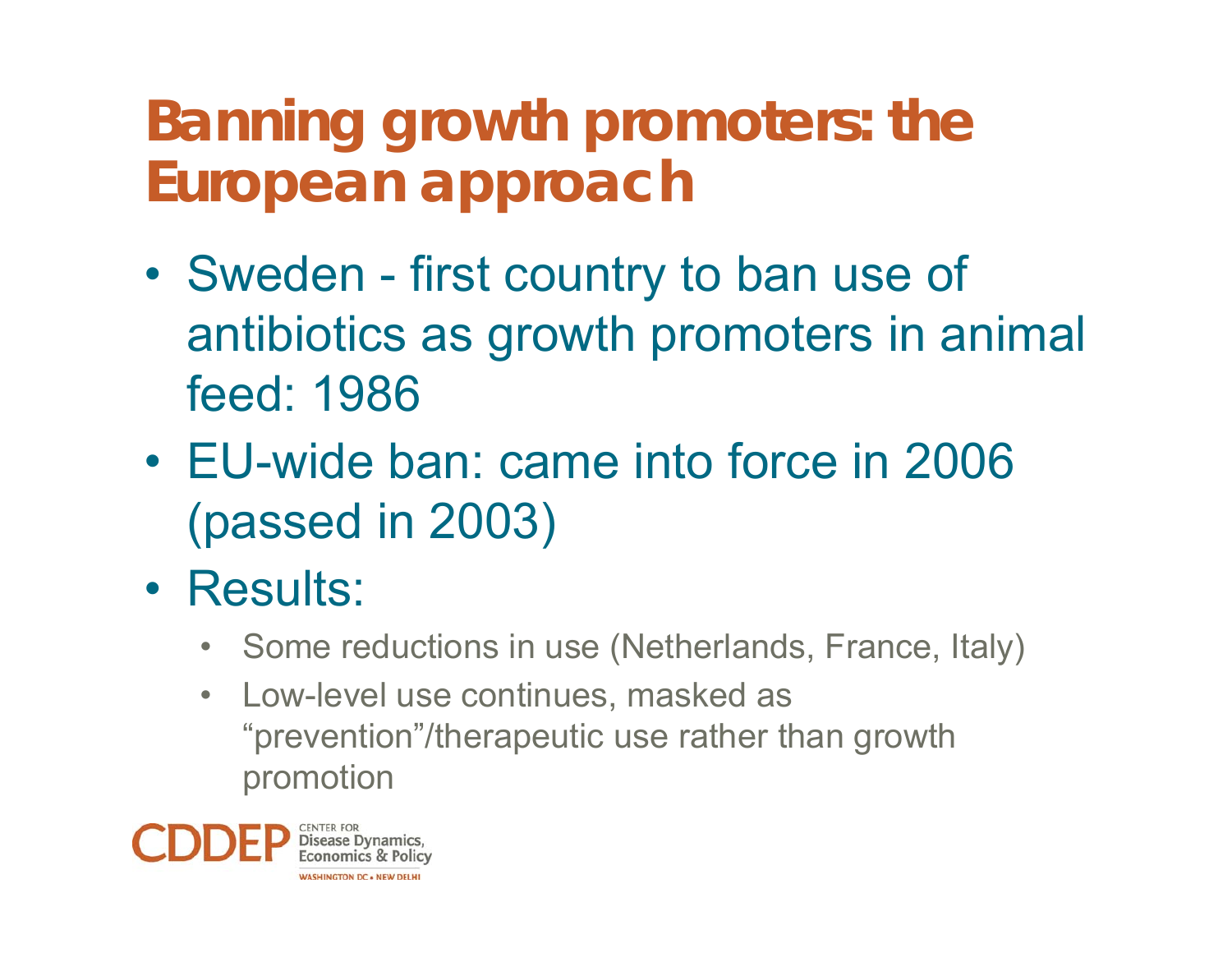

FIGURE 3-3: Sales of active ingredients of antibiotics for food animals in selected European countries, 2005-2012

Source: CDDEP 2015, Elliot 2015

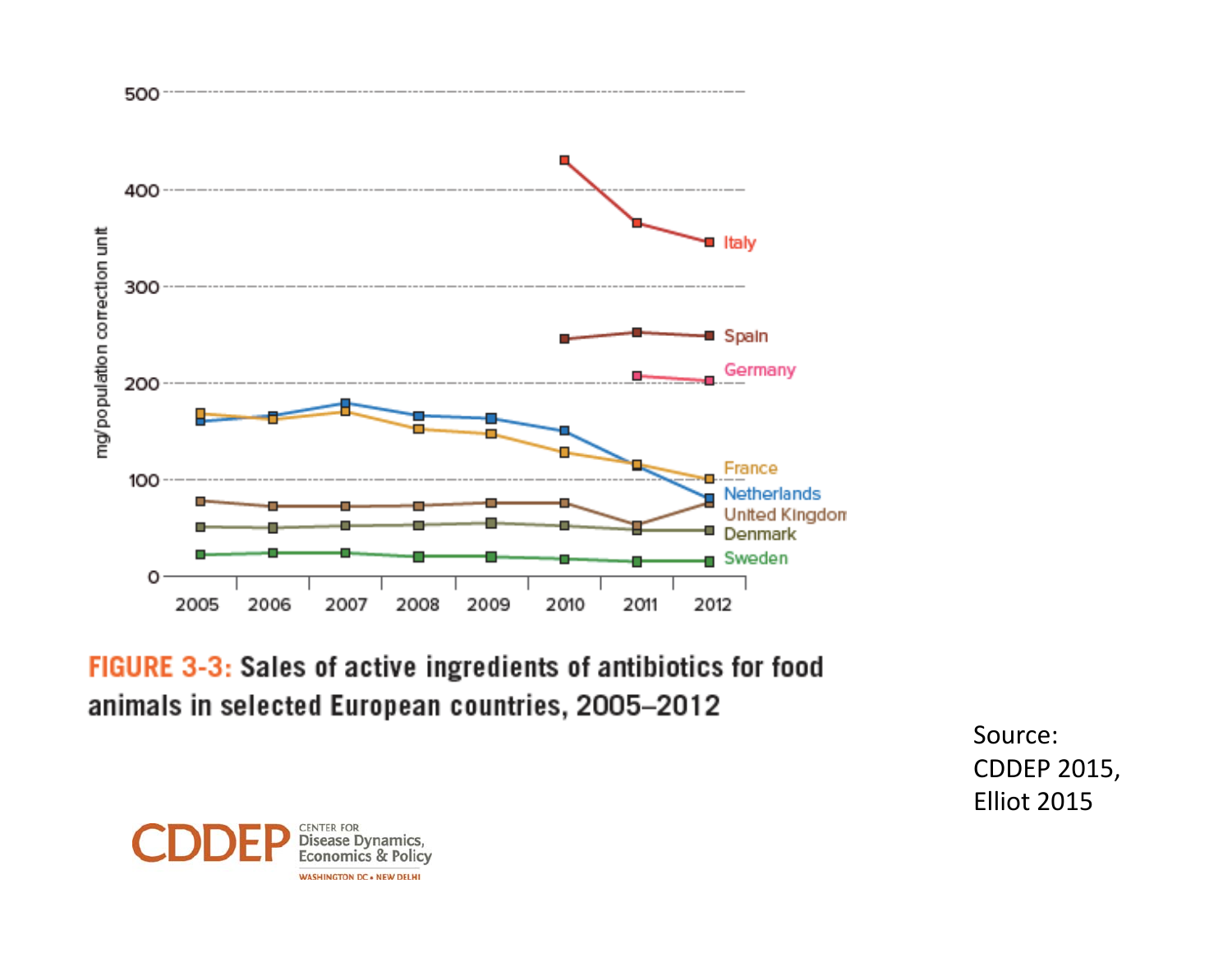### **AMR: Local and Global**

### World Health Organization (2015)

• Every country to have NAP by May 2017

### United Nations (2016)

• High-level GA session affirms WHO deadline

US Role?